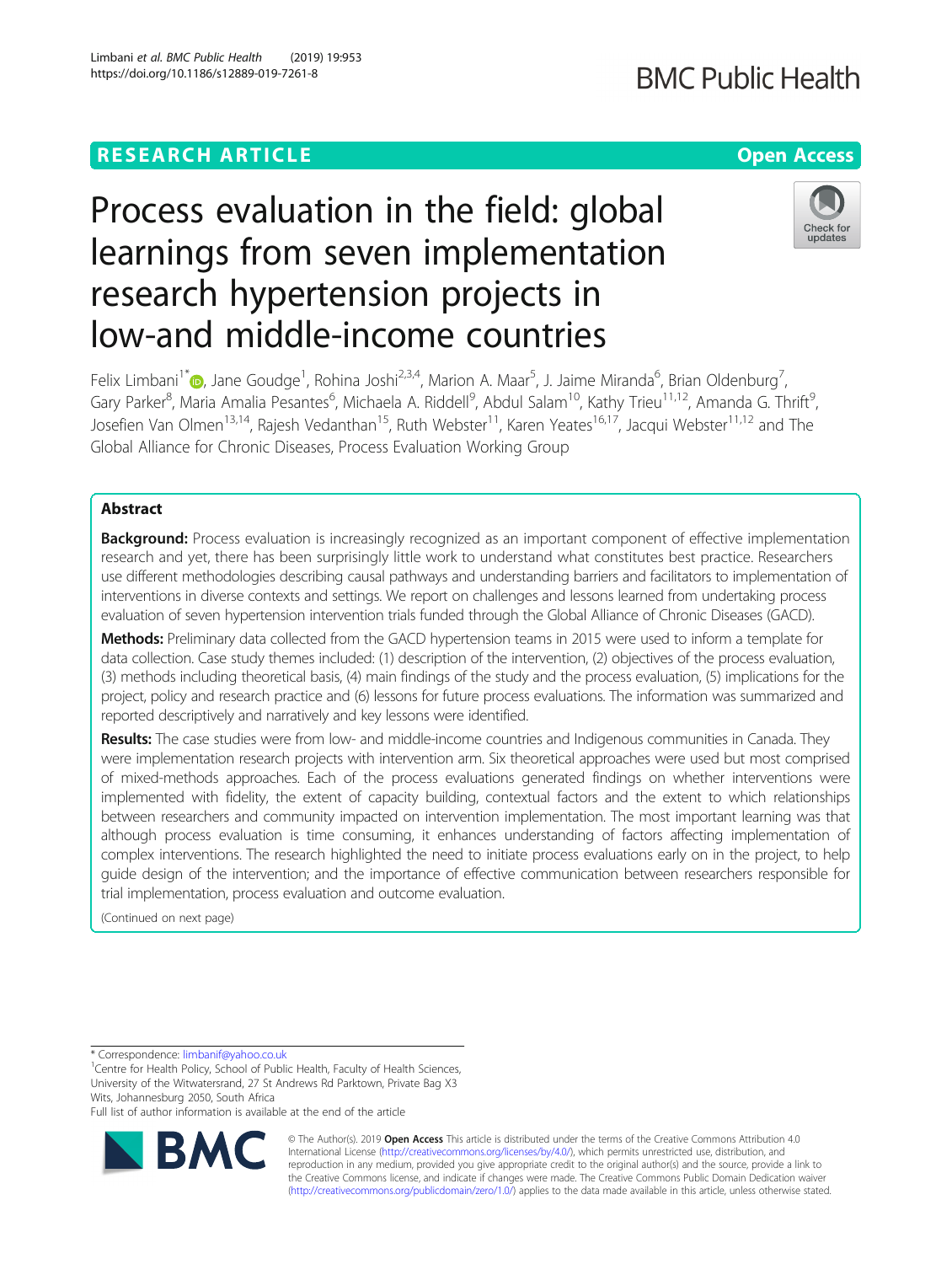# (Continued from previous page)

**Conclusion:** This research demonstrates the important role of process evaluation in understanding implementation process of complex interventions. This can help to highlight a broad range of system requirements such as new policies and capacity building to support implementation. Process evaluation is crucial in understanding contextual factors that may impact intervention implementation which is important in considering whether or not the intervention can be translated to other contexts.

Keywords: Process evaluation, Implementation science, Complex interventions, Mixed-methods, Low and middleincome countries, Hypertension

# Background

A substantial challenge faced by implementation researchers is to understand if, why and how an intervention has worked in a real world context, and to explain how research that has demonstrated effectiveness in one context may or may not be effective in another context or setting [\[1](#page-10-0)]. Process evaluation provides a process by which researchers can explain the outcomes resulting from complex interventions that often have nonlinear implementation processes. Most trials are designed to evaluate whether an intervention is effective in relation to one, or more, easily measureable outcome indicator (e.g. blood pressure). Process evaluations provide additional information on the implementation process, how different structures and resources were used, the role, participation and reasoning of different actors [\[2](#page-10-0), [3](#page-10-0)], contextual factors, and how all these might have impacted the outcomes [\[4](#page-10-0)].

Several authors have argued that in complex interventions, process measures used to examine the success of the implementation strategy, must be separated from outcomes that assess the success of the intervention itself [[5\]](#page-10-0). The recent Standards of Reporting Implementation Studies (StarRI) statement consolidates and supports this concept [\[6,](#page-10-0) [7](#page-10-0)]. Given the significance of the causal pathway of a research intervention, which is crucial to future policy and program decisions, it is helpful to understand how different research programs, in different settings, employ process evaluation and the lessons that emerge from these approaches.

Since 2009, the Global Alliance for Chronic Diseases (GACD) has facilitated the funding and global collaboration of 49 innovative research projects for the prevention and management of chronic non-communicable diseases  $[8]$  $[8]$  with funding from GACD member agencies.<sup>1</sup> Process evaluation has increased in importance and is now an explicit criterion for project funding through this program. The objective of this paper is therefore to describe the different process evaluation approaches used in the first round of GACD projects related to hypertension, and to document the findings and lessons learned in various global settings.

# **Methods**

# Data collection

Preliminary data on how the projects planned their process evaluations, were collected from the 15 hypertension research teams in the network in 2015 and was used to develop a data collection tool. This tool was then used to collate case study information from seven projects based on the following themes: (1) description of the intervention, (2) objectives of the process evaluation, (3) approach (including theoretical basis, main sources of data and analysis methods), (4) main findings of the study and the process evaluation, (5) implications for the project, policy and research practice and (6) lessons for future process evaluations. The case study approach recognizes that projects were at different stages of intervention/ evaluation. Each process evaluation was nested within an intervention study that was either completed or nearly completed.

# Data analysis

Information relevant to each of the agreed themes was documented by FL and JW using a data extraction sheet (see Table [1\)](#page-2-0). The information was summarized and reported descriptively and narratively in relation to the themes above. Overarching issues were identified by the working group that had been established to oversee the project. The working group comprised researchers who had all been involved in the different process evaluations and helped to draw out the main implications of the process evaluation with respect to project and policy, as well as lessons to inform future process evaluations.

# Results

# Countries and interventions studied

The seven process evaluations were from low- and middle-income countries (LMICs) that had either completed or nearly completed their process evaluations including Fiji and Samoa, South Africa, Kenya, Peru, India, Sri Lanka, Tanzania and indigenous communities in Canada, (Table [1](#page-2-0)). The countries referred to in this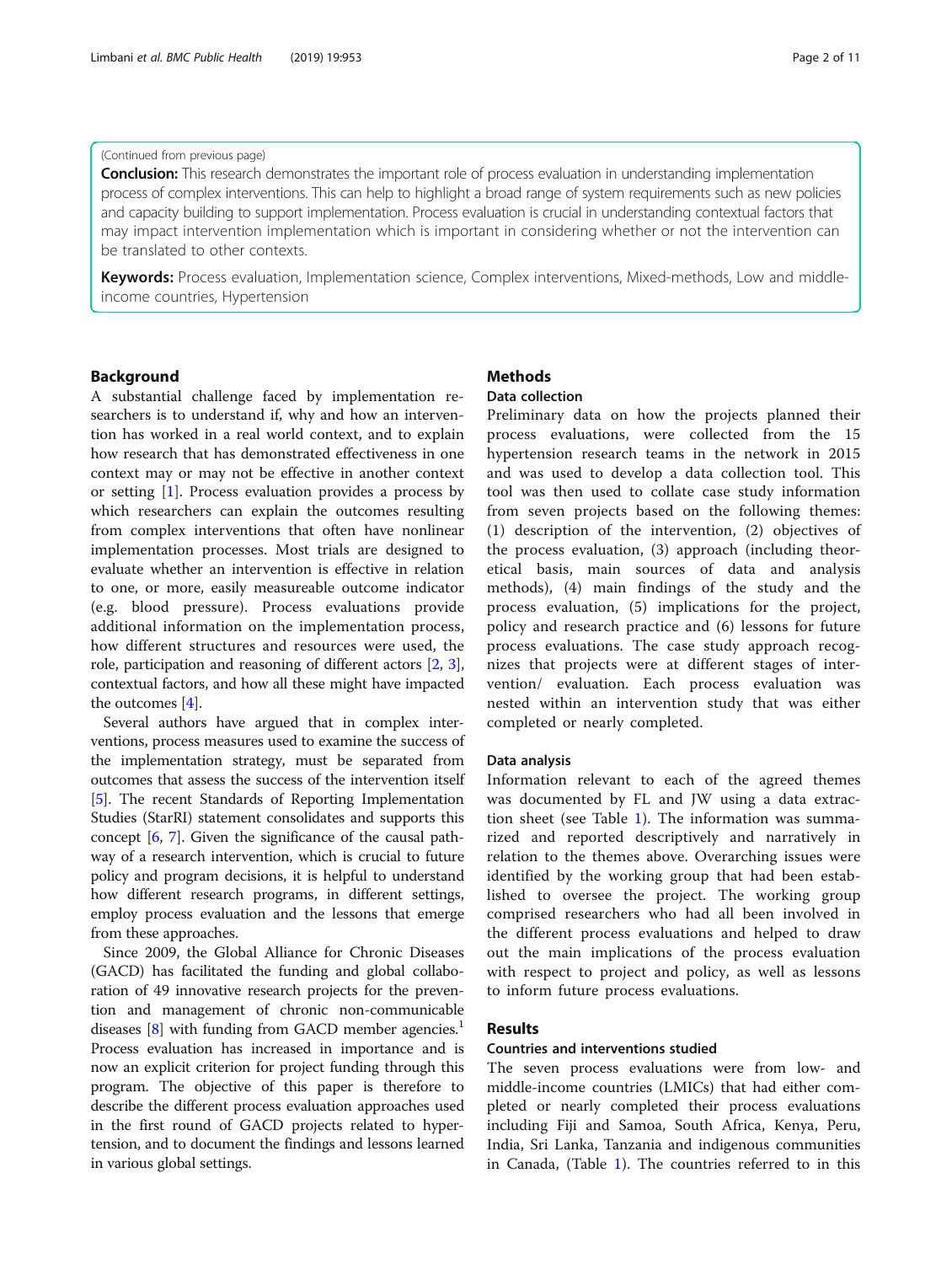<span id="page-2-0"></span>

| Study and Country                                                                                                                                              | Table 1 Process evaluation approaches, implications ar<br>Intervention/ target population                                | nd lessons from seven case studies<br>Process Evaluation objectives<br>and theoretical approach                                                                             | Methods/ data<br>sources                                                                       | Main findings                                                                                                                                                                                                                                                                      | for project and<br>Implications<br>policy                                                    | process evaluation<br>Lessons for                                                                                                                                                                                                                        |
|----------------------------------------------------------------------------------------------------------------------------------------------------------------|--------------------------------------------------------------------------------------------------------------------------|-----------------------------------------------------------------------------------------------------------------------------------------------------------------------------|------------------------------------------------------------------------------------------------|------------------------------------------------------------------------------------------------------------------------------------------------------------------------------------------------------------------------------------------------------------------------------------|----------------------------------------------------------------------------------------------|----------------------------------------------------------------------------------------------------------------------------------------------------------------------------------------------------------------------------------------------------------|
| reduction programs in the<br>Cost effectiveness of salt<br>Pacific Islands (Fiji and<br>Samoa)                                                                 | Government policy initiatives<br>to reduce salt in foods and<br>mobilization for behavior<br>meals and community         | Understanding reach, fidelity,<br>dose, context, feasibility and<br>lessons for future programs                                                                             | routine monitoring<br>Mixed methods:<br>collection of<br>Interviews,                           | significant reductions in mean<br>Trial outcome: No statistically<br>Increased awareness of<br>salt intake.                                                                                                                                                                        | 1. Complex policy<br>time and clear<br>interventions<br>need more                            | 1. Challenging and time<br>collect and analyse<br>data but adds<br>consuming to                                                                                                                                                                          |
| A pre-post study design.                                                                                                                                       | change to reduce salt intake.                                                                                            | Approach: MRC process<br>evaluation framework                                                                                                                               | of population salt<br>data, sub-analysis<br>survey data                                        | negative impact of salt and<br>some improvements in<br>salt-use behavior.                                                                                                                                                                                                          | implementation<br>strategies<br>2. Multi-                                                    | 2. Stakeholder interviews<br>and measures of the<br>to learning                                                                                                                                                                                          |
| 2015), Publication: (August 2018)<br>(January 2013 - December<br>August 2012 - August 2016<br>Publication: January 2018<br>Project (Samoa):<br>Project (Fiji): | Setting: Population wide.                                                                                                |                                                                                                                                                                             |                                                                                                | with full fidelity within timescale<br>Intervention not implemented<br>engaging industry established.<br>mainstreamed in government<br>policies and mechanisms for<br>However, research capacity<br>due to contextual factors.<br>increased, salt reduction<br>Process evaluation: | government leadership<br>sectoral interventions<br>require strong                            | inform necessary adaptations<br>should be done throughout<br>checking and triangulation<br>the intervention period to<br>methods and several data<br>to enhance the validity of<br>implementation process<br>sources allows for cross-<br>3. Using mixed |
|                                                                                                                                                                |                                                                                                                          |                                                                                                                                                                             |                                                                                                |                                                                                                                                                                                                                                                                                    |                                                                                              | process evaluation data                                                                                                                                                                                                                                  |
| Treating hypertension in<br>clinic-based lay health<br>rural South Africa: A                                                                                   | hypertension by undertaking<br>improving management of<br>Lay health workers (LHW)                                       | implementation context and<br>developing the intervention,<br>Understanding process of                                                                                      | Observations, focus<br>group discussions,<br>Mixed methods:                                    | control of hypertension did<br>Trial outcome: Population<br>not improve                                                                                                                                                                                                            | management, skilled<br>LHW, functional<br>1. Strong                                          | 1. Realist evaluations can<br>complement and be<br>combined with                                                                                                                                                                                         |
| Mpumalanga South Africa<br>integrated chronic care in<br>A cluster randomized<br>worker to enhance<br>controlled trial.                                        | simple tasks and freeing nurses<br>to focus on clinical work.                                                            | that led to changes in patient<br>mechanisms and processes<br>outcomes                                                                                                      | interviews, diaries                                                                            | function better and increased<br>appointment. Health system<br>Intervention made clinics<br>Process evaluation: LHW<br>patients' adherence to                                                                                                                                      | essential for success<br>good relations, are<br>equipment and<br>in task shifting            | geographical area can be<br>randomized controlled<br>are within the same<br>2. Study sites that<br>trials.                                                                                                                                               |
| (April 2013 - December<br>(November 2017)<br>Publication:<br>Project<br>2015                                                                                   | Setting: rural clinics                                                                                                   | Approach: Realist evaluation                                                                                                                                                |                                                                                                | factors affected implementation.                                                                                                                                                                                                                                                   |                                                                                              | diverse in context.                                                                                                                                                                                                                                      |
| Diagnosing hypertension-                                                                                                                                       | Health care SMS text messages                                                                                            | To assess the major active                                                                                                                                                  | Mixed methods:                                                                                 | Trial outcomes: Ongoing                                                                                                                                                                                                                                                            | 1. Important to                                                                              | 1. Community Based                                                                                                                                                                                                                                       |
| Management in Getting Lower<br>BP in Indigenous communities<br>communities in Tanzania)<br>Engaging Action and<br>in Canada and rural                          | hypertension self-management<br>and facilitating decision<br>support for health care<br>supporting patient<br>providers. | task shifting, cultural congruence<br>components of the intervention,<br>technology of the intervention,<br>as part of formative research to<br>and unintended consequences | discussion sessions<br>Research notes for<br>implementation.<br>with researchers<br>Reflective | Formative research: Showed<br>discrepancies between text<br>recipients felt about them.<br>messages created by<br>researchers and how                                                                                                                                              | prepare intervention<br>ongoing dialogue<br>2. Need to establish<br>knowledge<br>using local | values local knowledge,<br>cultural understanding<br>Participatory Research<br>research should be part<br>2. Formative                                                                                                                                   |
| A prospective randomized trial.                                                                                                                                | communities in Canada<br>Setting: indigenous                                                                             | inform the intervention<br>strategies                                                                                                                                       | and community,<br>nterviews and                                                                | This informed development<br>of text messages congruent                                                                                                                                                                                                                            | between community<br>and researchers                                                         | of process evaluation<br>in trials.                                                                                                                                                                                                                      |
| Publication: (April 2017)<br>Project (January 2012<br>January 2017)                                                                                            | and rural communities in<br>Tanzania                                                                                     | Approach: Community based<br>participatory research                                                                                                                         | focus groups                                                                                   | to population's motivation<br>for behavior change.                                                                                                                                                                                                                                 | implementation.<br>strengths and<br>challenges for<br>3. Identify                            |                                                                                                                                                                                                                                                          |
| retention to hypertension<br>Optimizing linkage and<br>care to reduce blood                                                                                    | Community Health Workers<br>(CHW) equipped with a<br>tailored behavioral                                                 | attitudes, patient perceptions<br>Determining fidelity, CHW<br>knowledge, skill retention,                                                                                  | group discussions,<br>Mixed methods:<br>Survey, focus                                          | completed, but analyses still<br>Trial outcomes: Study<br>underway.                                                                                                                                                                                                                | support, and surveillance<br>necessary for program<br>1. Continuing training,                | quantitative; combination<br>1. Multi-modality approach<br>(qualitative and                                                                                                                                                                              |
| Kenya - Kosirai and Turbo<br>pressure in rural western<br>A cluster randomized<br>controlled trial                                                             | increase linkage and retention<br>communication strategy and<br>of people with hypertension<br>smartphone technology to  | and barriers to care linkage<br>and retention.                                                                                                                              | process indicators,<br>written tests and<br>collection of<br>clinical                          | among CHWs. Initial CHW<br>Process Evaluation: Low<br>implementation fidelity                                                                                                                                                                                                      | fidelity                                                                                     | discussions, and testing)<br>is critical in complex<br>of observations,<br>intervention                                                                                                                                                                  |
| Project (April 2012                                                                                                                                            | Setting: rural communities                                                                                               | Approach: RE-AIM framework                                                                                                                                                  | examinations.                                                                                  | training significant in some<br>areas and not others. Skills                                                                                                                                                                                                                       |                                                                                              | 2. Process evaluation should                                                                                                                                                                                                                             |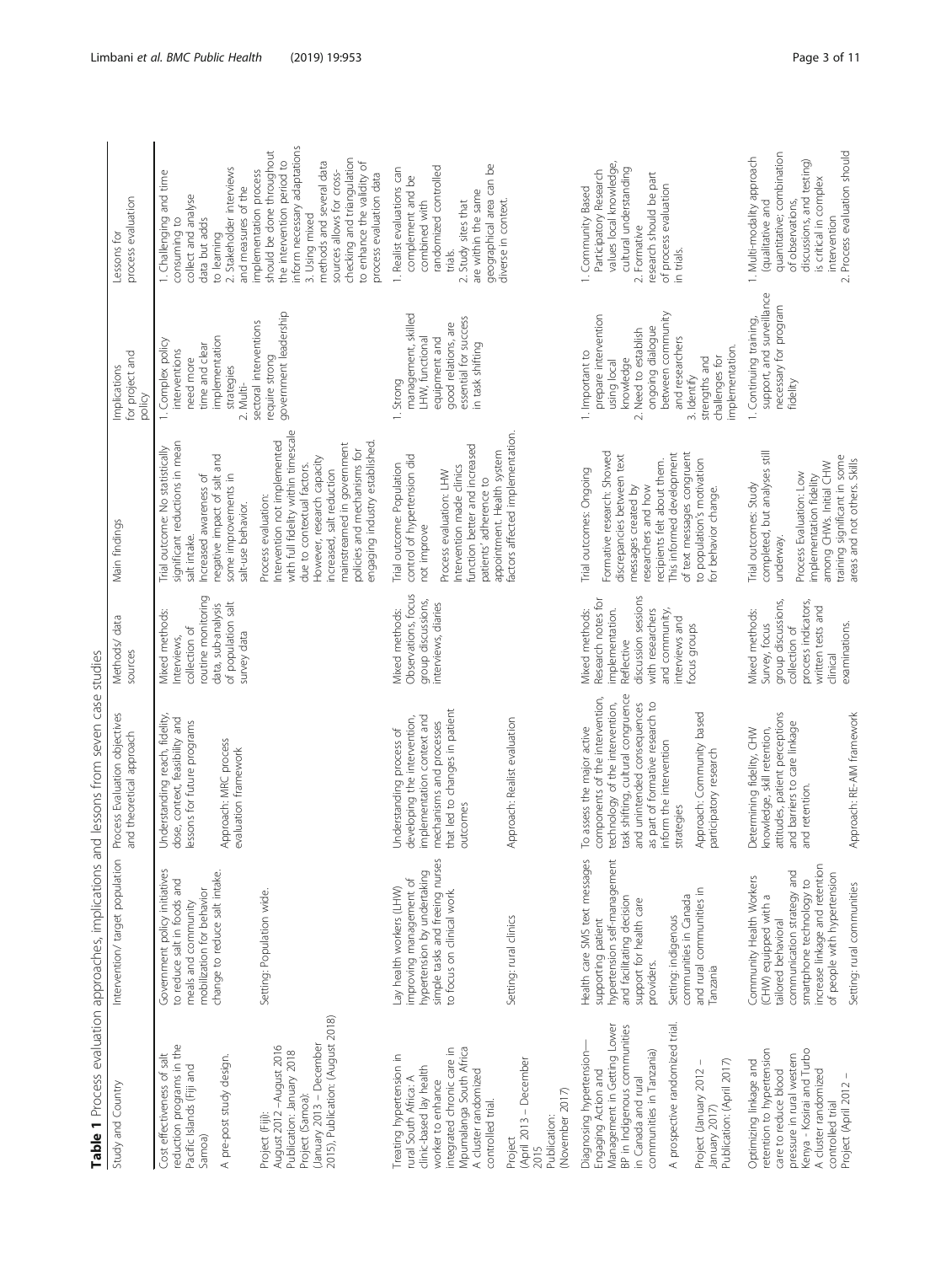|                                                                                                                                                | Table 1 Process evaluation approaches, implications and lessons from seven case studies (Continued)                                                                 |                                                                                                                                                                                     |                                                                                              |                                                                                                                                                                                                                  |                                                                                                                                                   |                                                                                                                                                              |
|------------------------------------------------------------------------------------------------------------------------------------------------|---------------------------------------------------------------------------------------------------------------------------------------------------------------------|-------------------------------------------------------------------------------------------------------------------------------------------------------------------------------------|----------------------------------------------------------------------------------------------|------------------------------------------------------------------------------------------------------------------------------------------------------------------------------------------------------------------|---------------------------------------------------------------------------------------------------------------------------------------------------|--------------------------------------------------------------------------------------------------------------------------------------------------------------|
| Study and Country                                                                                                                              | Intervention/ target population                                                                                                                                     | Process Evaluation objectives<br>and theoretical approach                                                                                                                           | Methods/ data<br>sources                                                                     | Main findings                                                                                                                                                                                                    | for project and<br>Implications<br>policy                                                                                                         | process evaluation<br>Lessons for                                                                                                                            |
| Publication: (January 2016)<br>March 2017)                                                                                                     | in Kenya                                                                                                                                                            | and Realist evaluation                                                                                                                                                              |                                                                                              | retention among CHWs was<br>sub-optimal                                                                                                                                                                          |                                                                                                                                                   | discordance and concordance<br>captures areas of data<br>3. Mixed methods<br>start earlier                                                                   |
| population level in northern<br>Salt substitute to reduce<br>A stepped wedge trial<br>blood pressure at the<br>Project (March 2012 -<br>Peru   | salt) to reduce blood pressure<br>(low-sodium, high-potassium<br>Replacing high sodium salt<br>(BP) among those 18 years<br>for a salt substitute<br>and over.      | and perceived health impact<br>incorporating salt substitute,<br>To understand strategies for<br>introducing salt substitute<br>barriers and facilitators to<br>for salt substitute | interviews<br>In-depth                                                                       | relations between community<br>uptake of the salt substitute.<br>Trial outcomes: Population-<br>and researchers facilitated<br>Process evaluation: Good<br>level BP was reduced,                                 | increased by providing a<br>those preparing meals<br>1. Acceptance of a new<br>product was gradual<br>2. Important to target<br>3. Acceptance was | repeatedly, at the beginning<br>implementation time<br>1. Process evaluation<br>and throughout the<br>data to be collected                                   |
| Publication: (July 2017)<br>March 2017)                                                                                                        | Setting: six villages                                                                                                                                               | Approach: Phenomenology:<br>stakeholders' perception<br>participants' and other<br>understanding study                                                                              |                                                                                              | Women did not consult family<br>introduced salt substitute<br>members when they                                                                                                                                  | substitute for salt without<br>financial cost.                                                                                                    |                                                                                                                                                              |
| hypertension in rural India:<br>diagnosis and effective<br>Overcoming barriers to<br>A cluster randomized<br>Improving control of<br>treatment | self-management behaviours<br>Health Activists (ASHAs) to<br>Training Accredited Social<br>and improve BP control<br>hypertension to adopt<br>support patients with | on the ASHA training outcomes<br>Assessing fidelity and factors<br>that might have impacted                                                                                         | group discussions,<br>nterviews, focus<br>Mixed methods:<br>meeting reports.<br>intervention | training was feasible and led<br>completed, but analyses still<br>Process evaluation: ASHA<br>Trial outcomes: Study<br>underway.                                                                                 | 2. Importance of adequate<br>appropriate training<br>materials for NCDs<br>innovative training,<br>1. Need for culturally<br>interactive and      | 1. Mixed methods gave an<br>in-depth understanding<br>data in 3 different cultural<br>of the intervention<br>sites using the same<br>2. Difficult to collect |
| October 2016), Publication<br>controlled feasibility trial<br>Project (January 2014 -<br>(May 2018)                                            | Setting: 3 regions in rural<br>India                                                                                                                                | Approach: Kirkpatricks' four<br>level evaluation model                                                                                                                              |                                                                                              | skills, and motivation. ASHAs<br>to changes in knowledge,<br>delivered the intervention<br>appropriately. Community<br>appreciated their roles                                                                   | incentives for ASHAs<br>3. Need for timely<br>remuneration and<br>retraining, and<br>supervision                                                  | methods                                                                                                                                                      |
| combination of BP lowering<br>Early use of low-dose triple<br>A randomized controlled<br>drugs in improving BP<br>control in Sri Lanka         | Simplified treatment regimen<br>of a half -dose, three-in-one<br>blood pressure lowering pill<br>(Triple pill) for improving<br>hypertension control                | Investigating factors and their<br>facilitators to implementation<br>interplay behind the results,<br>experience and barriers and<br>patients and providers                         | Semi-structured<br>interviews                                                                | targets compared to usual care.<br>Trial outcomes: More patients<br>reached their blood pressure<br>in the intervention arm                                                                                      | hypertension including<br>combination therapy<br>Practitioners for the<br>1. Training of General<br>management of                                 | results are available, helps<br>data collected before trial<br>1. Process evaluation<br>uninfluenced by trial<br>in exploring views                          |
| (February 2014-December<br>2017), Publication:<br>August 2018<br>· Project:                                                                    | hypertension in outpatient<br>departments in 11 urban<br>Setting: patients with<br>rospitals                                                                        | Approach: Framework<br>analysis method                                                                                                                                              |                                                                                              | (single pill, once a day dosing)<br>and significant BP control. No<br>pill because of its ease of use<br>and providers liked the triple<br>Process evaluation: Patients<br>major safety issues were<br>reported. | 2. Ensuring the availability<br>of combination therapy                                                                                            | results.                                                                                                                                                     |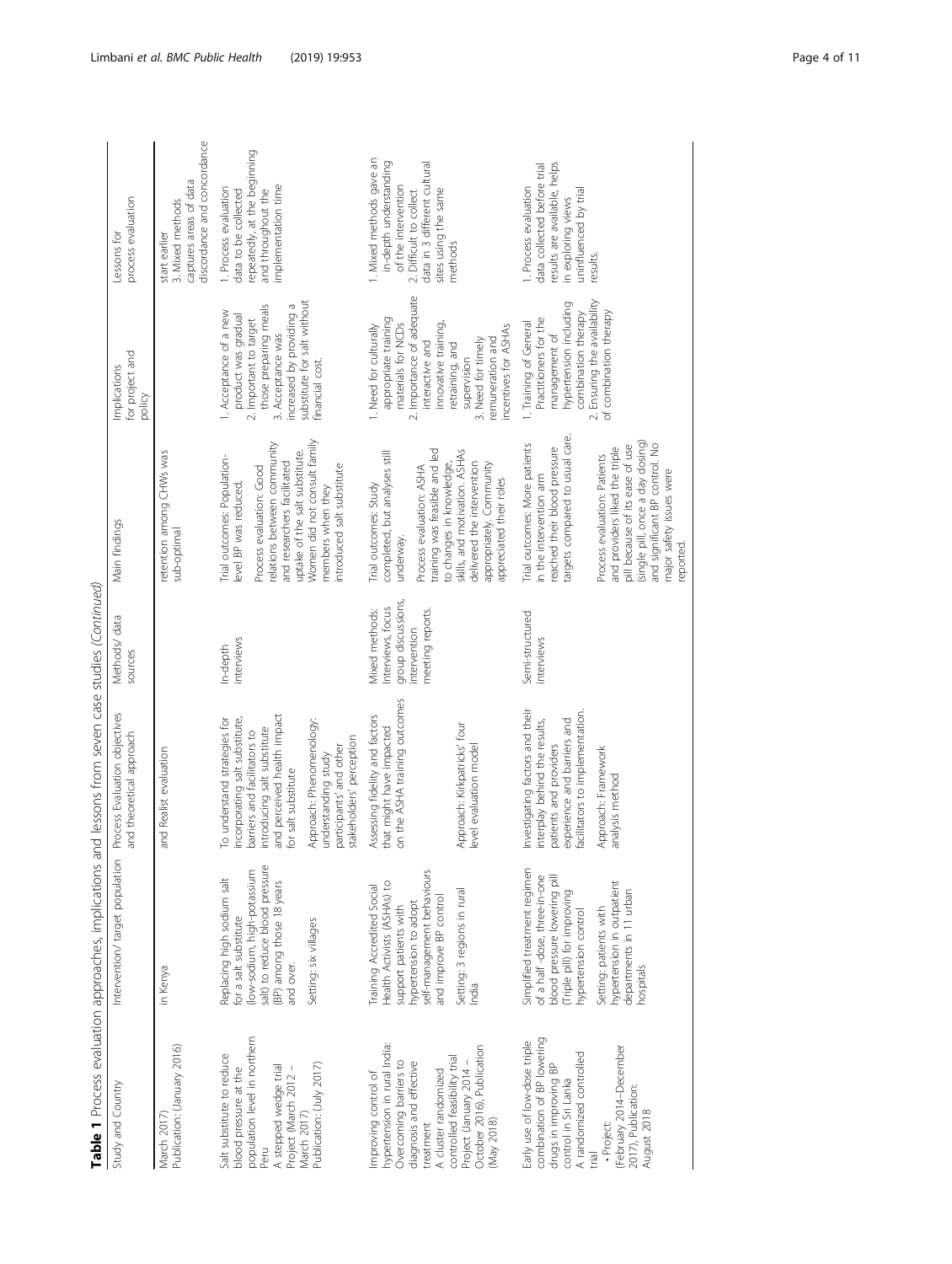manuscript were countries in which projects were a) funded through the GACD and b) contained process evaluations at a sufficiently advanced stage to include in the analysis. These process evaluations were part of pragmatic trials of innovative interventions to prevent and manage hypertension in the areas of salt reduction, task redistribution, mHealth, community engagement and blood pressure control [\[8](#page-10-0)]. Although the studies generally took place in LMICs, there were varying geographical, cultural and economic settings within and across countries (Table [1](#page-2-0)). Most of the interventions (five) were tested in randomized controlled trials with one stepped wedged trial and one pre-post study design. The duration of the studies was three to 5 years (Additional file [1](#page-9-0)).

# Objectives and theoretical approaches to process evaluations

The specific objectives for each process evaluation were tailored to the broader objectives for each project and however, they were generally aimed at understanding factors that would have affected the implementation process and the impact of this process on trial outcomes. These objectives were achieved through the collection of qualitative information about context, mechanisms, feasibility, acceptability and sustainability of the interventions and quantitative information about fidelity (extent to which the intervention is implemented as intended), dose (how many units of each intervention are delivered) and reach (extent of participation of the target population) [[2\]](#page-10-0).Two process evaluations (in Peru and Sri Lanka) were limited to assessing barriers and facilitators which affected implementation, and in Peru the project had benefited from its previous formative research [[9](#page-10-0)]. In India, the process evaluation had only evaluated the ASHA training and not the entire intervention. For the DREAM GLOBAL in Tanzania and Canada, the investigators have so far undertaken and reported on formative research as part of its process evaluation and have published their process evaluation framework protocol [[7\]](#page-10-0). This formative research is aimed at assessing the major components of the intervention and how these components should vary among and between people, countries and cultures.

The theoretical approaches to process evaluation differed in the seven case studies, including use of the United Kingdom's Medical Research Council (MRC) framework for process evaluation (Fiji/Samoa) [[2,](#page-10-0) [10](#page-10-0)], the realist evaluation approach (South Africa and Kenya) [[11\]](#page-10-0), community-based participatory evaluation theory (Tanzania and Canada) [\[7](#page-10-0)], the RE-AIM framework (Kenya) [\[12](#page-10-0)], Kirkpatricks' four level evaluation model (India) [\[13](#page-10-0)], phenomenology (Peru) [[14\]](#page-10-0) and Framework analysis method (Sri Lanka) [\[15](#page-10-0)] (see Table 2).

| Page 5 of 11 |  |  |  |  |
|--------------|--|--|--|--|
|--------------|--|--|--|--|

| Table 2 Description of the different theoretical approaches |  |  |
|-------------------------------------------------------------|--|--|
| used in the GACD process evaluations                        |  |  |

| Theoretical<br>approach                               | Description                                                                                                                                                                                                                                                                                                                                                                                                                                                                                                                                |
|-------------------------------------------------------|--------------------------------------------------------------------------------------------------------------------------------------------------------------------------------------------------------------------------------------------------------------------------------------------------------------------------------------------------------------------------------------------------------------------------------------------------------------------------------------------------------------------------------------------|
| <b>MRC Process</b><br>Evaluation<br>Framework         | The MRC Process Evaluation Framework is designed<br>for complex interventions. The framework explains<br>that outcomes in an intervention are a result of<br>configuration of implementation (structures, resources,<br>and processes), context (internal and external social,<br>cultural and economic factors) and mechanisms<br>(reasoning among program participants) [2, 10].                                                                                                                                                         |
| Realist Evaluation                                    | The Realist Approach to process evaluation is based<br>on Pawson and Tilley's realist thinking that answers<br>the questions "what works for whom, under what<br>conditions and how" [10, 16, 17]. Realist evaluation<br>examines underlying mechanisms (participants'<br>reasoning and how they interacted with the<br>intervention) and how they impacted on the<br>outcomes in different contexts [11].                                                                                                                                 |
| Community Based<br>Participatory<br>Evaluation Theory | In Community Based Participatory Evaluation theory,<br>researchers argue that participatory evaluation theory<br>is an ideal framework for process evaluations when<br>trials are implemented in multiple cultural settings [7].<br>A constructivist approach is incorporated where<br>individuals and communities participate in focus groups<br>to give their views and lived experiences of the<br>intervention based on the evaluation framework [7].                                                                                  |
| <b>RE-AIM Framework</b>                               | The RE-AIM framework was developed to measure how<br>interventions that have proved effective in one area,<br>can be expanded to a wider scale in multiple areas<br>[12]. The framework offers a standardized framework<br>of five dimensions: Reach (participation of target<br>population), Efficacy (effects of the program), Adoption<br>(uptake of the intervention), and Implementation<br>(extent to which the intervention is implemented as<br>intended) and Maintenance (sustainability of the<br>intervention's benefits) [12]. |
| Four Level<br><b>Evaluation Model</b>                 | The 'four level' evaluation model for training programs<br>by Kirkpatrick & Kirkpatrick, presents different levels<br>for evaluating training programs. The levels include:<br>the degree to which participants react favorably, the<br>degree to which participants acquire the intended<br>knowledge and skills, the degree to which participants<br>apply what they have learned and the degree to which<br>targeted outcomes occur [13].                                                                                               |
| Phenomenology                                         | Phenomenological research, drawn from anthropology<br>and social sciences, describes "lived experience" and<br>people's perspective on a given issue (or phenomenon)<br>and their interpretation thereof. This usually involves<br>qualitative analysis of narrative data [14].                                                                                                                                                                                                                                                            |
| Framework Analysis                                    | The Framework analysis method developed by Jane<br>Ritchie and Liz Spencer is suitable for thematic analysis<br>of qualitative and textual data. The approach provides<br>a step-by-step method of structuring the data in a<br>matrix to compare and contrast data. The steps include:<br>transcription, familiarization with the data, coding,<br>developing a working analytical framework, applying the<br>analytical framework, charting data into the framework<br>matrix and Interpreting the data [15].                            |

# Main sources of data and data collection methods

Most of the investigators used a mixed methods approach in their data collection and inquiry, integrating quantitative and qualitative data within a single study [\[18](#page-10-0)]. For all seven case studies, qualitative data were obtained using one or more of the following methods: interviews, observations, focus group discussions, implementer diaries, researcher notes and reports of meetings. Quantitative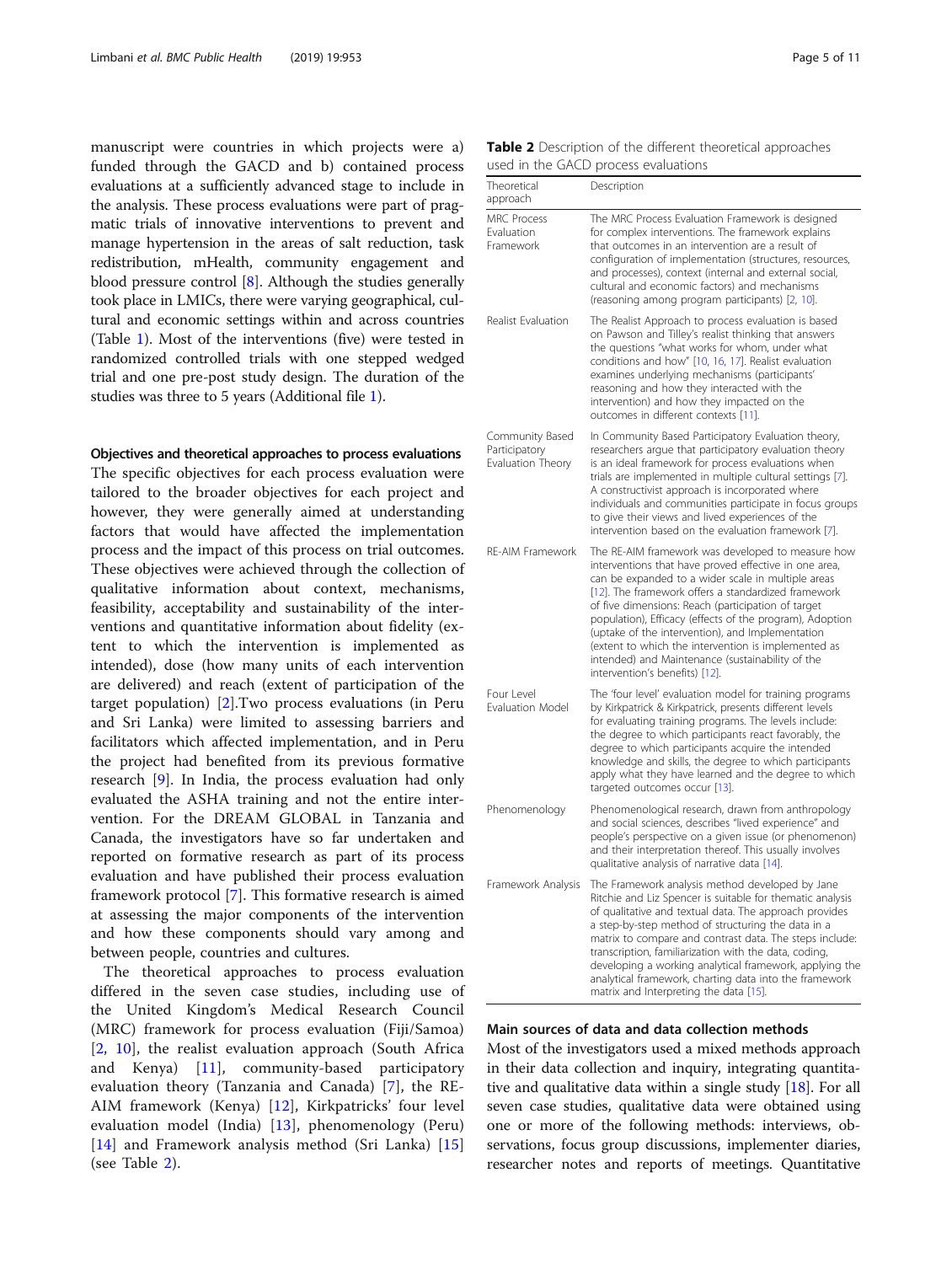data were obtained from surveys, metrics of process measures, written tests and clinical examinations. In most of these cases, data were collected and analyzed by researchers who were members of the study team but were adept at analyzing these types of data and so were specifically employed to conduct process evaluation. In two studies, phenomenological and framework analysis approaches were applied with only qualitative data used in their evaluation. This was because their process evaluation solely focused on assessing barriers and facilitators.

# Main findings of process evaluations

Although the studies reported in this paper had very distinct interventions and outcomes, there were similarities in the findings of the process evaluations across the studies. The process evaluations of the salt reduction interventions in Fiji and Samoa demonstrated that the absence of a significant reduction in salt, in either country, could be explained by the fact that the interventions were not implemented with full fidelity (i.e. implemented in line with the study protocol). This was partly due to contextual factors including political and management changes, a cyclone in Fiji (affecting normal diets) – and partly due to lack of time for the intervention to take effect. However, the process evaluation also highlighted the fact that the projects had resulted in increased research capacity among government and research institutions that participated in the study. In addition, new government policies for salt were being integrated into the new Food and Nutrition security strategy in Fiji, while in Samoa government proposals for taxation of packaged foods high in sugar and salt, were being considered.

In South Africa, although control of hypertension was not improved, the lay health worker (LHW) intervention enabled the functioning of clinics to be streamlined, partly by improving the appointment system for chronic patients. The process evaluation enabled investigators to conclude that shifting certain medically and socially oriented tasks from nurses to LHWs could relieve the burden on nurses, improve delivery of chronic care, and improve functioning of primary care clinics. However, there was non-linearity between implementation process and outcomes at clinic level. The variability in implementation and outcomes between sites were likely a consequence of different levels of patient load and resources, nature of relationships and clinic management [[19,](#page-10-0) [20\]](#page-10-0). For instance, in clinics with high patient loads LHWs were unable to complete all their tasks.

The process evaluation in Tanzania and Canada contributed to the formative stage of the intervention by identifying discrepancies between text messages created by researchers and those preferred by recipients, thereby enabling a change in the study design prior to commencement.

In Kenya, although analysis of the main trial outcomes had not been completed at the time of developing this paper, process evaluation data showed low fidelity in implementing certain components of the intervention, sub-optimal retention of skills among community health workers (CHWs), and gaps in recall of training elements by CHWs in some topics. Initial training of CHWs was more effective to help CHWs recognize complications, non-pharmacologic treatments and causes of hypertension, than to recognize the signs and symptoms of hypertension and the possible side effects of medication. In response to these findings, the project subsequently incorporated training that encompassed these other issues.

The salt substitute intervention in Peru was effective in reducing population levels of uncontrolled BP. The process evaluation enabled the investigators to determine that effective implementation of the intervention was attributable to (1) good relations and trust between researchers and the community facilitating the launching of the trial in the area, and thus take advantage of this established engagement platform aided the intervention's uptake through trust; and (2) targeting of women during the intervention as the critical primary receptors of the intervention due to their role as food preparers in homes.

The process evaluation in India is still underway, but the process evaluation of the training of Accredited Social Health Activists (ASHAs) demonstrated the intervention was successfully implemented by the ASHA which improved skills, knowledge and motivation among the ASHAs [\[21](#page-10-0), [22](#page-10-0)].

In Sri Lanka, patients and providers liked the triple pill because of its ease of use (single pill, once a day dosing) and significant BP control. At the beginning of the trial, providers expressed apprehension about initiating treatment with the triple pill in treatment naïve hypertensive patients. Over time, they became comfortable as no major safety issues were reported and the extent of BP lowering achieved was substantial. Providers expressed a willingness to prescribe the triple pill and patients were willing to use it if it was made available after the trial.

These findings from the seven cases demonstrate the role of process evaluations in describing the implementation process despite variation in study outcomes.

# Implications for the projects and policy

A series of implications for projects and policies were highlighted by the process evaluations. For salt reduction interventions, these included the need for adequate time between baseline and follow up for the implementation to take effect; the need for strong leadership (diverse, experienced and representative) and clear roles for multisector advisory bodies; regular communication with stakeholders; and consideration of consumer acceptability and affordability of salt-reduced products. For the LHW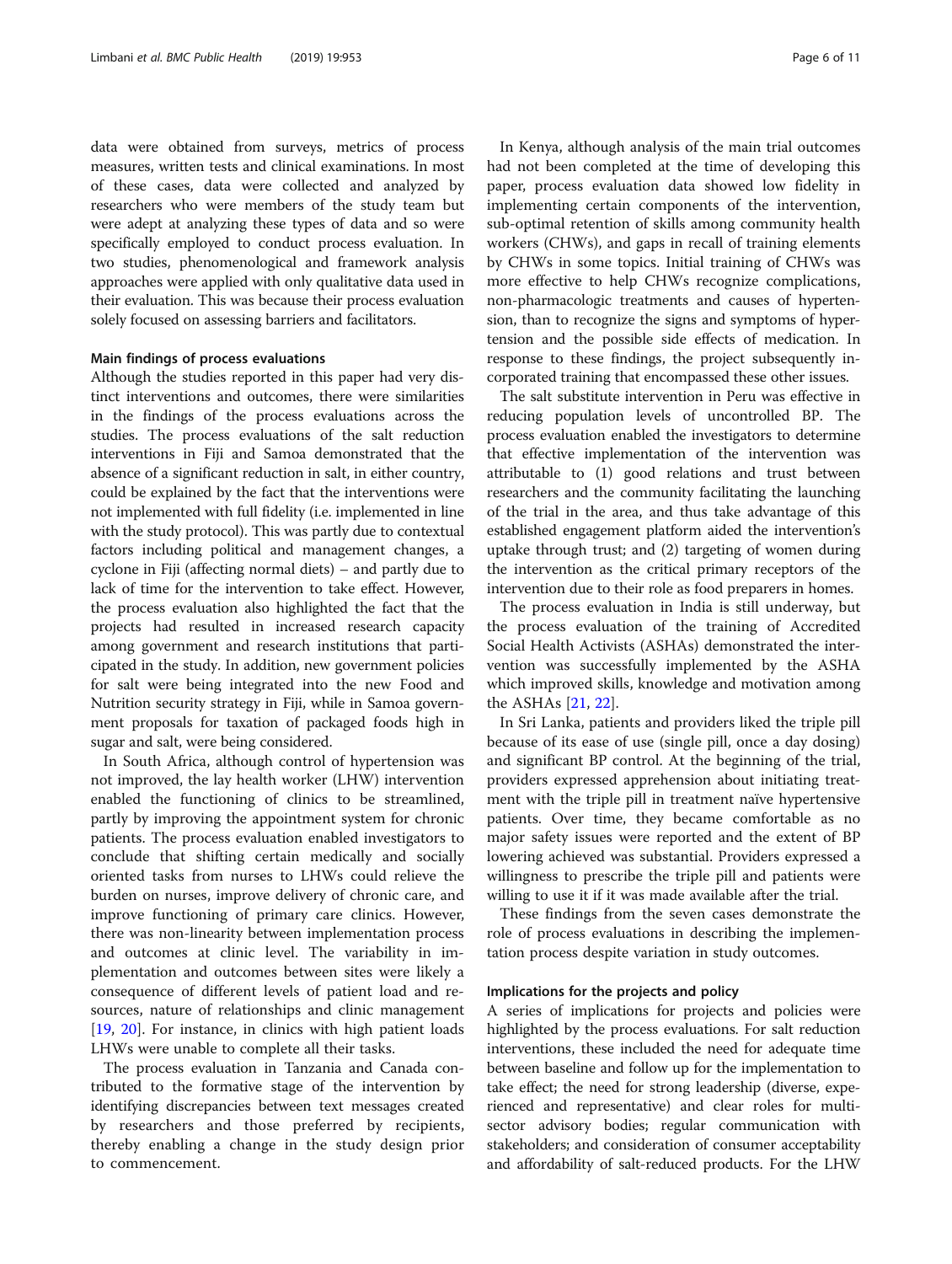intervention, the importance of a supportive and wellresourced clinic environment, strong management of the Primary Health Care facilities, and motivated staff that relate well to the patients were identified as fundamental for successful task shifting operations. The importance of continued training, communication and programmatic support was highlighted through a number of process evaluations. The process evaluation in the CHW study in Kenya showed the need for additional education about signs and symptoms of hypertension and treatment side effects as well as intensive, repeated training regarding hypertension management. Similarly, findings from the ASHA program in India emphasized the need for culturally appropriate training materials, delivered using interactive and innovative methods. It also showed the need to align project tasks and responsibilities with CHW incentives as without this, their morale for work would decline. Implementing a low dose, combination treatment strategy in Sri Lanka highlighted the need for education and training for prescribing physicians around the benefits of early use of combination therapy for treatment of hypertension and ensuring availability of the combined therapy for hypertension.

# **Discussion**

This paper provides an overview of the application and findings of process evaluations in different hypertension implementation research projects in various LMICs and Indigenous communities in Canada. The major objective of each process evaluation was to understand the implementation of interventions. The lessons from this paper relate to: 1) the feasibility and application of process evaluations; and 2) the relevance of process evaluation results for understanding implementation effects and their impact. Research teams used a variety of frameworks and methods, each deemed to be appropriate and feasible for the research team and context. Despite the variety of methodological approaches, with some differences and overlaps, most process evaluations shared similar goals of describing the processes, structures and resources of the respective studies.

Our study has demonstrated the need to consider process evaluation early in the research cycle so as to optimize design and data collection throughout the implementation cycle. When done early in the project cycle, process evaluations can help to optimize implementation of the intervention, as was done in Kenya through repeated training for health providers delivering the intervention. In many projects, such as in the South African study, the relationship between intervention and outcome included pathways within the clinics that differed to those originally hypothesized. In addition, process evaluations allowed for documenting unexpected results. The process evaluation of the salt reduction programs in the Pacific Islands [[23](#page-10-0), [24](#page-10-0)], pointed to natural and political context slowing down the implementation of the intervention, but also demonstrated how the project led to new mechanisms for intersectoral collaboration. In general, the process evaluations illuminated that maintaining full fidelity to the original implementation plan is often difficult to achieve, with resource constraints further affecting the implementation process. These findings are vital in explaining and understanding the context in which trial outcomes were (or were not) achieved.

Some of the findings from this study align with findings from other authors which are quoted in this paragraph. The causal relationship between implementation and outcome is, in real life implementation, affected by the adaptability (or unpredictability) of actors, and the wide range of influencing elements [\[25](#page-10-0)] including geographical and community setup. Using a mixed-methods approach deepens the understanding by providing different perspectives, validation and triangulation by using multiple sources [[2,](#page-10-0) [26\]](#page-10-0). Qualitative analysis enables exploration of the acceptability of an intervention, how it worked and why [[27](#page-10-0)]. Quantitative analysis are important to measure elements of fidelity [\[27](#page-10-0)]. This implies the need for a comprehensive skill set within the research team.

The strength of this report is that it is based on a wide range of research projects and applications of process evaluations in different LMICs but focused on one chronic disease; hypertension. The selection of study cases, being only hypertension projects funded by GACD, was limited by the study set-up and timing of documentation. This contributes to a broad insight of how process evaluation can be incorporated into studies and used in different interventions and settings. The detailed case studies compiled by teams, coupled with the regular GACD overarching working group meetings allowed the experiences of process evaluations in different phases of the implementation process to be documented. Other GACD funded projects, for instance on diabetes, had not yet progressed far enough in their work to be able to contribute findings. The choice for including in-depth case study analyses necessitates a level of trust between the authors and the research teams, especially since most teams have not yet finalized their analyses nor published their findings. We chose not to include other GACD projects, thereby reducing the scope of projects that could contribute to the analyses. We believe the current approach facilitated more in-depth analyses, thereby enriching the findings of this study.

The implications of this study pertain to the discipline of implementation research and to the engagement with implementers and decision-makers. All of the frameworks adopted provided useful outcomes. The choice of a framework and method should be guided by the key questions that need to be answered to understand the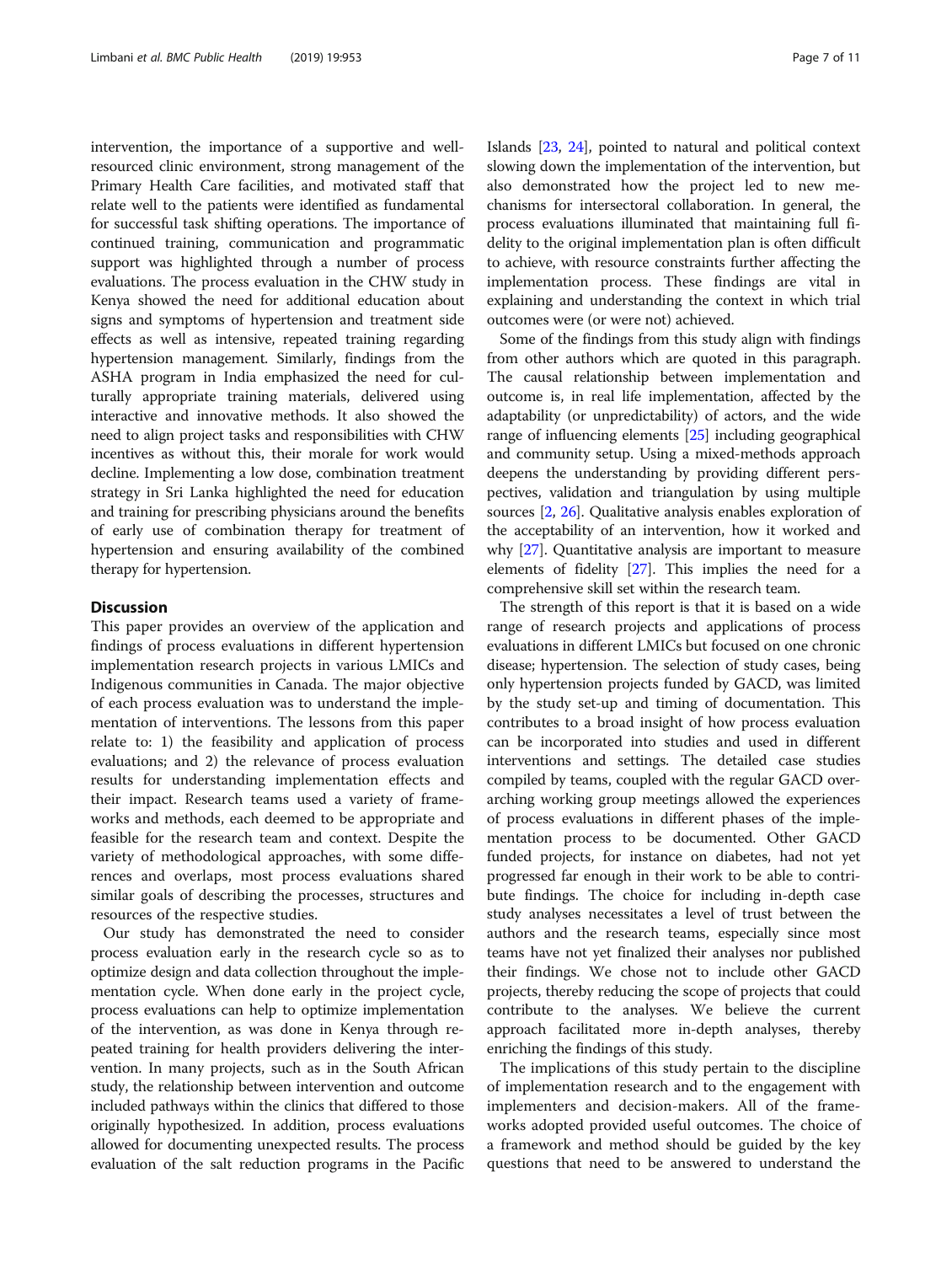implementation process and the skills and preferred methodological approaches of the researchers.

For process evaluations to be informative, we need a diverse skill set. Project management data are required to inform fidelity of the implementation. Further analysis of observations and interviews with people involved in the intervention is required to gain field-based understanding of the evolution of the intervention, the mechanisms triggering effect and the perceptions of actors on what crucial elements or moments have been in the evolution. Thus, the evaluations must be interdisciplinary, combining techniques and methods from a range of sources including project management, anthropology, psychology and clinical sciences.

The findings of process evaluations are crucial to understand the pathways between intervention and impact, so as to optimize implementation, impact and inform scalability of the interventions. This requires planning from the project outset, and engagement with implementers and decision makers throughout program implementation [[1\]](#page-10-0). This is contrary to the classical set-up of most trials in which deviation from the study protocol is not acceptable because it interferes with the evaluation of effectiveness. The choice about whether to involve implementers in the process evaluation depends on the design of the primary study. The aim of many implementation studies is to test effectiveness instead of efficacy, and this requires more flexible study designs, such as an adaptive trial design, enabling optimization of the implementation throughout the course of the project. This requires ongoing dialogue between implementers and researchers evaluating this process. In studies where this interference is deemed problematic, researchers can opt for a more distant relationship between the intervention and evaluation teams, such as that occurring in the study of hypertension treatment in South Africa (case study 1.2).

The findings from most process evaluations demonstrate both the importance and the challenges of adapting initial research plans to accommodate the constraints in a (low resource) context. Detailed discussions are required to understand context and expectations of local stakeholders. This necessitates formative research and establishment of trusting relationship to shape mutual commitment to action between researchers and local communities. This has implications for the design of research. Many research projects experience delay in the formative and implementation phases of their projects. Only three process evaluations have so far been published [\[21,](#page-10-0) [23,](#page-10-0) [24\]](#page-10-0). This points to the need to reflect on planning and funding of research cycles.

# Lessons and recommendations for process evaluations

A range of lessons for process evaluation as part of implementation research in LMIC have been identified through this study (Fig. [1\)](#page-8-0). A common theme that

emerged was that while mixed methods approaches can be time consuming and generate a vast amount of data, they significantly enhance understanding of the implementation of complex interventions as well as generate a wealth of learning to inform future projects. For instance, the semi-structured interviews used in the Fiji and Samoa process evaluation, produced qualitative data, i.e. experiences of government institutions, the food industry and other stakeholders. This information helped to explain that the lack of intervention effect on salt intake was likely at least partially attributable to the short intervention duration and the fact that policy changes had yet to take effect.

Incorporating process evaluation data collection tools into the intervention process from the onset was identified as crucial for process evaluation. Process evaluations cannot be conducted retrospectively as investigators cannot go back and collect the required data. For instance, for the clinic based LHW intervention in South Africa, it was ideal to observe and understand how nurses interacted with the intervention as it was being implemented. Thus, process evaluations should be fully embedded into the intervention protocol or a separate process evaluation protocol should be developed alongside the intervention protocol. In Sri Lanka, collecting process evaluation data before the study outcome data were available helped in exploring implementation processes without unintentionally influencing investigator or patient behavior in the study.

Some investigators who commenced their process evaluation after the intervention had begun, e.g. the CHW project in Kenya, felt that it may have been helpful to have started this earlier in the study life-cycle. Other investigators who incorporated process evaluation in formative research and situation analyses reported that this approach helped identify which specific process measures should be collected during the intervention. One study team deliberately did not collect process evaluation data until after the study was complete so as to not affect investigator or patient behavior in the study itself. Therefore multiple considerations should be taken into account when designing process evaluations.

Experiences from six of the projects support the MRC recommendation for strong relationship and consultations between researchers responsible for the design and implementation of the trial, outcome evaluation and process evaluation [\[2\]](#page-10-0). However, whilst the teams reported positively on coming together to exchange experiences at different stages of the project, it was felt that additional interim assessments of process throughout the project would have further strengthened implementation of the interventions. In some teams, discussion of the preliminary results of the process evaluation by the broader project group, including local country teams, was an essential part of the data synthesis and greatly enhanced the validity of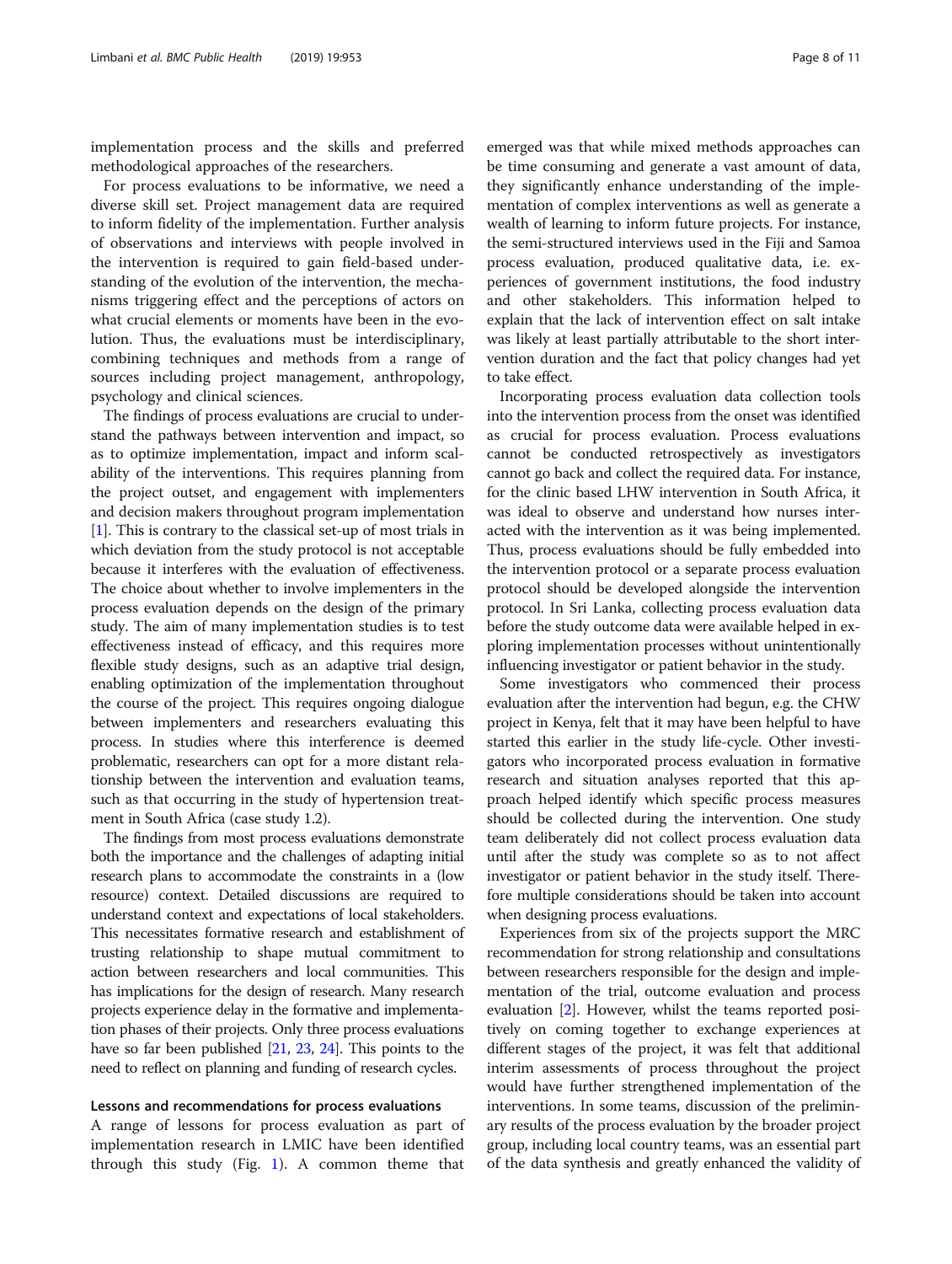<span id="page-8-0"></span>

the results by clarifying areas in which the researchers might not have understood the data correctly.

The DREAM GOBAL process evaluation demonstrated the need for formative research that informed the mHealth projects for rural communities in Tanzania and Indigenous people in Canada as well as the value of using a participatory research tool [[28](#page-10-0)]. This tool helped to identify: a) key domains required for ongoing dialogue between the community and the research team and b) existing strengths and areas requiring further development for effective implementation. Applying this approach, it was found that key factors of this project, such as technology and task shifting required study at the patient, provider, community, organization, and health systems/setting level for effective implementation [[7](#page-10-0)].

# Conclusion

The analysis of process evaluations across various NCDrelated research projects has deepened the knowledge of the different theoretical approaches to process evaluation, the applications and the effects of including process

evaluations in implementation research, especially in LMICs. Our findings provide evidence that, whilst timeconsuming, process evaluations in low resource settings are feasible and crucial for understanding the extent to which interventions are being implemented as planned, the contextual factors influencing implementation and the critical resources needed to create change. It is, therefore, essential to allocate sufficient time and resources to process evaluations, throughout the lifetime of these implementation research projects.

# **Endnotes**

<sup>1</sup>Ministry of Science, Technology and Productive Innovation (Argentina), National Health and Medical Research Council (Australia), São Paulo Research Foundation (Brazil), Canadian Institutes of Health Research, Chinese Academy of Medical Sciences, Research & Innovation DG (European Commission), Indian Council of Medical Research, Agency for Medical Research and Development (Japan), The National Institute of Medical Science and Nutrition Salvador Zubiran (Mexico),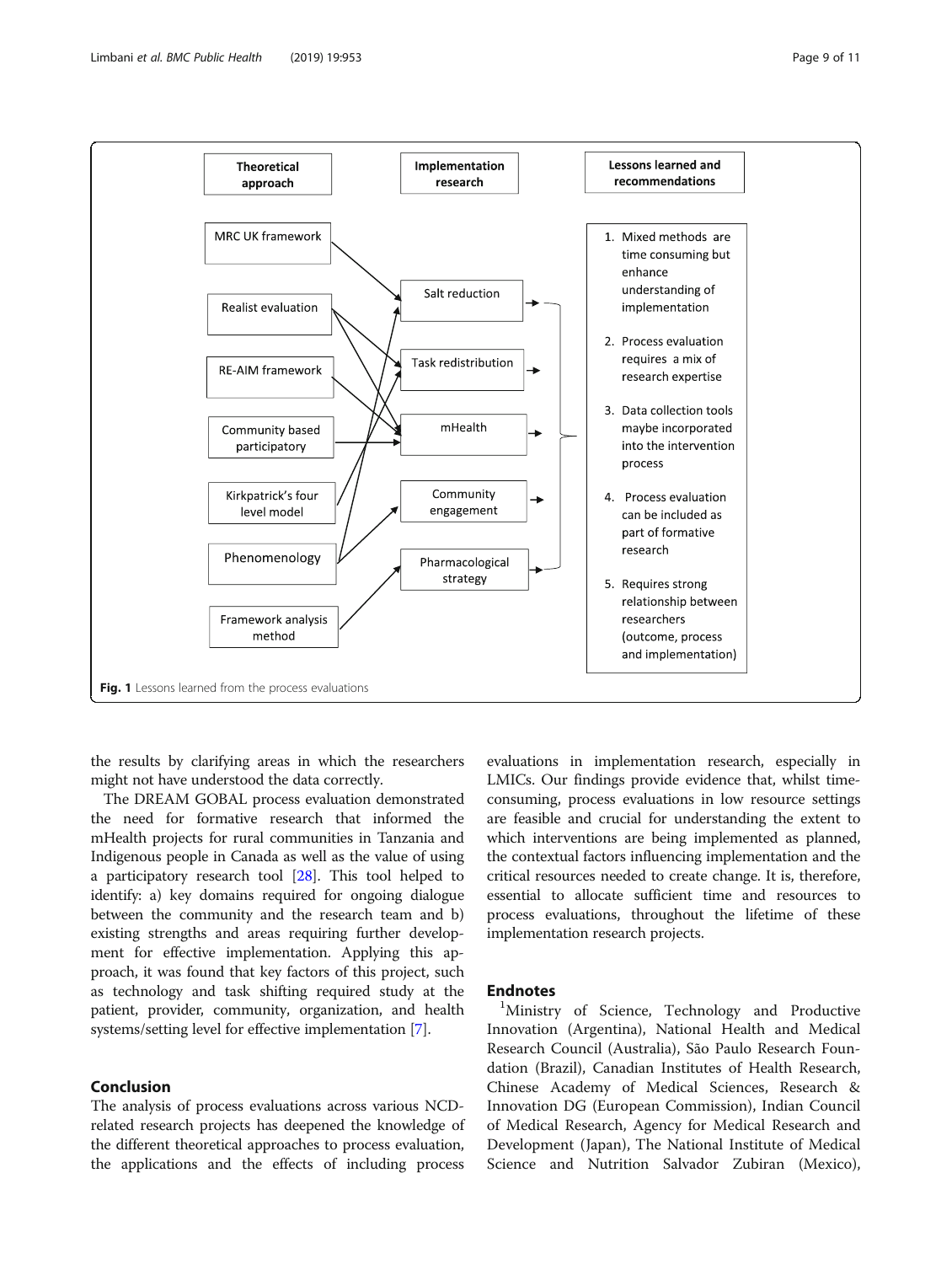<span id="page-9-0"></span>Health Research Council (New Zealand), South African Medical Research Council, Health Systems Research Institute (Thailand), UK Medical Research Council and US National Institutes of Health

# Additional files

[Additional file 1:](https://doi.org/10.1186/s12889-019-7261-8) Annexures (case studies) (DOCX 39 kb)

# Abbreviations

ASHA: Accredited social health activist; CHW: Community health worker; FGD: Focus group discussion; GACD: Global alliance for chronic diseases; LHW: Lay health worker; LMICs: Low and middle-income countries; MRC: Medical research council; NCD: Non-communicable disease; RE-AIM: Reach, efficacy, adoption, implementation, maintenance; SMS: Short message service; StarRi: Standards for reporting implementation studies

# Acknowledgements

We appreciate the contributions and participation of the rest of the members of the GACD Process Evaluation Working Group. These include: Alfonso Fernandez Pozas, Anushka Patel, Arti Pillay, Briana Cotrez, Carlos Aguilar Salinas, Caryl Nowson, Claire Johnson, Clicerio Gonzalez Villalpando, Cristina Garcia-Ulloa, Debra Litzelman, Devarsetty Praveen, Diane Hua, Dimitrios Kakoulis, Ed Fottrell, Elsa Cornejo Vucovich, Francisco Gonzalez Salazar, Hadi Musa, Harriet Chemusto, Hassan Haghparast-Bidgoli, Jean Claude Mutabazi, Jimaima Schultz, Joanne Odenkirchen, Jose Zavala-Loayza, Joyce Gyamfi, Kirsty Bobrow, Leticia Neira, Louise Maple-Brown, Maria Lazo, Meena Daivadanam, Nilmini Wijemanne, Paloma Almeda-Valdes, Paul Camacho-Lopez, Peter Delobelle, Puhong Zhang, Raelle Saulson, Rama Guggilla, Renae Kirkham, Ricardo Angeles, Sailesh Mohan, Sheldon Tobe, Sujeet Jha, Sun Lei, Vilma Irazola, Yuan Ma, Yulia Shenderovich.

# Authors' contributions

FL, JW, GP, MM, JG, RV, RJ, JJM, BO, MP, JO, RW, KY, MR, AS, KT and AT were responsible for leading, providing oversight and developing case studies for process evaluations of their respective studies. FL, JW, GP and MM produced the initial draft of this manuscript and the rest of the authors reviewed initial and subsequent drafts, and all read and approved the final manuscript.

#### Funding

Research reported in this publication was supported by the following GACD program funding agencies; National Health and Medical Research Council of Australia (Grant No. 1040178); Medical Research Council of the United Kingdom (Grant No. MR/JO16020/1); Canadian Institutes of Health Research (Grant No. 120389); Grand Challenges Canada (Grant Nos. 0069–04, and 0070–04); International Development Research Centre; Canadian Stroke Network; National Heart, Lung, and Blood Institute of the National Institutes of Health (Grant No. U01HL114200); National Heart, Lung and Blood Institute of the National Institutes of Health (Grant No. 5U01HL114180); National Health and Medical Research Council of Australia (Grant No. 1040030); National Health and Medical Research Council of Australia (Grant No. 1040152).

The content is solely the responsibility of the authors and does not necessarily represent the official views of the Funders. The authors declare that the funders did not have a role in the design of the studies and collection, analysis, and interpretation of data and in writing the manuscript.

## Availability of data and materials

The datasets generated during and/or analysed during the study are available from the corresponding author on reasonable request.

#### Ethics approval and consent to participate

The studies and their process evaluations described in this manuscript were granted ethics clearance from the following institutions;

 The University of Sydney Human Research Ethics Committee (no. 15359), Deakin University Human Research Ethics Committee (2013–2020), Samoa Health Research Committee and the Fiji

National Research Ethics and Review Committee, Suva, Fiji (FNRERC 201307).

- Committee for Research on Human Subjects (Medical), University of the Witwatersrand (certificate number M130964); Mpumalanga Province Research and Ethics Committee; and Biomedical Research Ethics Committee University of Warwick, UK (certificate number REGO-2013-562).
- The Icahn School of Medicine at Mount Sinai, New York, USA (HS# 12–00129)
- Queen's University Health Sciences and Affiliated Teaching Hospitals Research Ethics Board, Kingston, Ontario (DMED-1603-13); Sunnybrook Health Sciences Centre Research Ethics Board, Toronto, Ontario, (#182–2013); and the National Institute for Medical Research Tanzania (NIMR/HQ/R.8a/Vol.IX/1698).
- Johns Hopkins Bloomberg School of Public Health (IRB N0 00004391) and Universidad Peruana Cayetano Heredia (SIDISI 58563)
- The Centre for Chronic Disease Control, India (CCDC\_IEC\_09\_2012); Christian Medical College, Vellore, India (IRB Min. No. 8313 dated 24.04.2013); Sree Chitra Tirunal Institute for Medical Sciences and Technology, India (IEC/484); Health Ministry Screening Council, India and Indian Council of Medical Research, Delhi, India (58/4/1F/CHR/ 2013/NCD II); Rishi Valley Ethics Committee, Rishi Valley School, Madanapalle, India (A:37/F – IEC); and Monash University, Australia (CF13/2516–2013001327).
- Ethics Review Committee, Faculty of Medicine, University of Kelaniya, Colombo and Royal Prince Alfred Hospital Ethics Review Committee in Sydney, Australia

All participants gave written informed consent in their local language. Permission to access the data from GACD hypertension teams was granted by the respective principal investigators of the teams who included:

- Karen Yeates and Sheldon Tobe Diagnosing hypertension: Engaging Action and Management in Getting Lower BP in Indigenous communities in Canada and rural communities in Tanzania.
- Margaret Thorogood and Jane Goudge Treating hypertension in rural South Africa: A clinic-based lay health worker to enhance integrated chronic care in Mpumalanga South Africa
- Amanda Thrift, Rohina Joshi and Brian Oldenburg Improving control of hypertension in rural India: Overcoming barriers to diagnosis and effective treatment
- Ruth Webster and Anushka Patel Early use of low-dose triple combination of BP lowering drugs in improving BP control in Sri Lanka
- Jacqui Webster and Bruce Neal Cost effectiveness of salt reduction programs in the Pacific Islands (Fiji and Samoa)
- Jaime Miranda Salt substitute to reduce blood pressure at the population level in northern Peru
- Valentin Futer, Jemima Kamano and Rajesh Vedanthan Optimizing linkage and retention to hypertension care to reduce blood pressure in rural western Kenya - Kosirai and Turbo

# Consent for publication

Not applicable.

### Competing interests

The authors declare that they have no competing interests.

#### Author details

<sup>1</sup> Centre for Health Policy, School of Public Health, Faculty of Health Sciences, University of the Witwatersrand, 27 St Andrews Rd Parktown, Private Bag X3 Wits, Johannesburg 2050, South Africa. <sup>2</sup>The George Institute for Global Health, Sydney, New South Wales, Australia. <sup>3</sup>Sydney Medical School, University of Sydney, Sydney, New South Wales, Australia. <sup>4</sup>Faculty of Medicine, University of New South Wales, Sydney, New South Wales, Australia. <sup>5</sup> Faculty of Medicine, Northern Ontario School of Medicine, Laurentian University, Sudbury, ON, Canada. <sup>6</sup>CRONICAS Center of Excellence in Chronic Diseases, Universidad Peruana Cayetano Heredia, Lima, Peru. 7 Melbourne School of Population and Global Health, University of Melbourne, Melbourne, Victoria, Australia. <sup>8</sup>Institute for Global Health University College London, London, UK. <sup>9</sup>Department of Medicine, School of